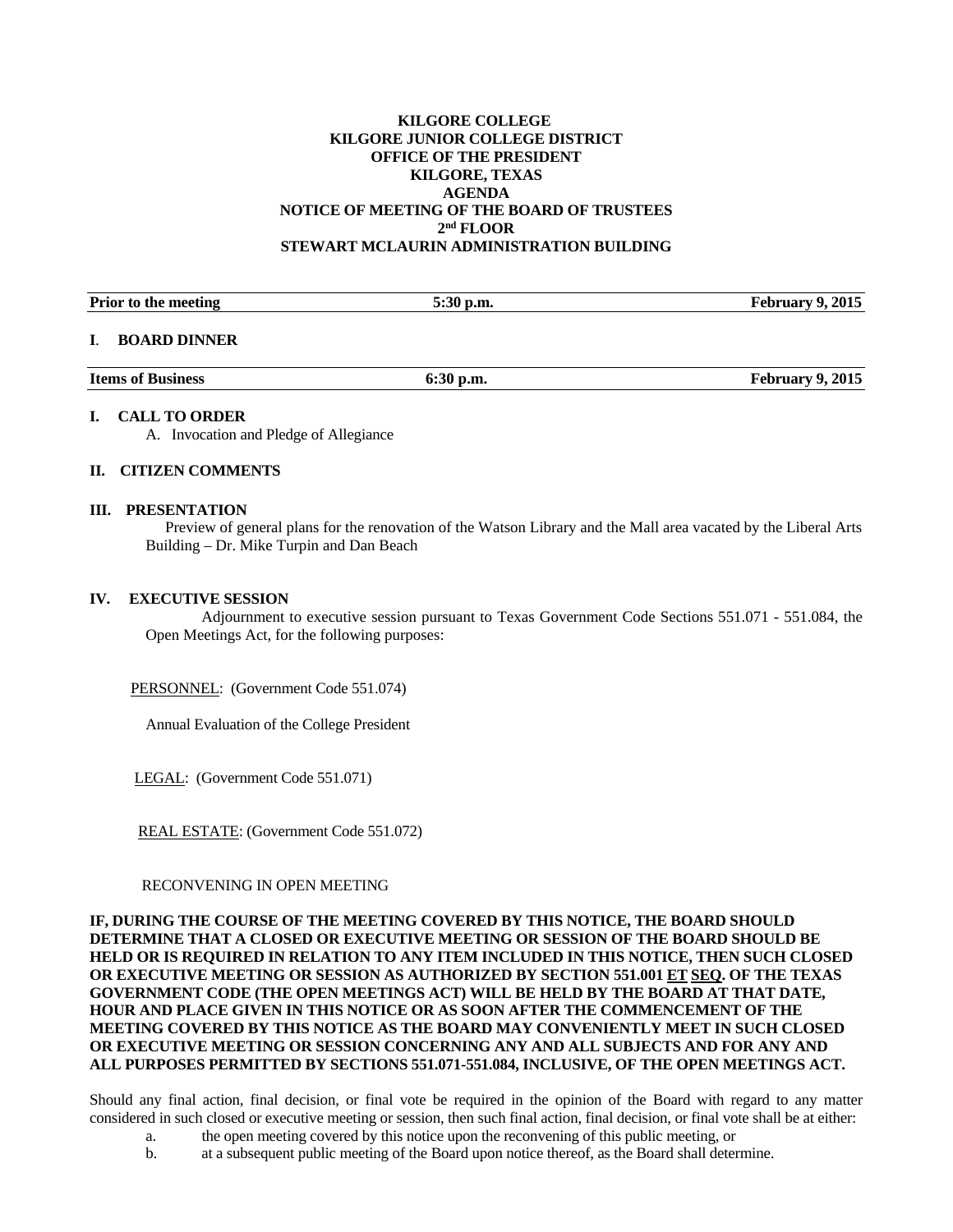## **V. CONSENT AGENDA**

- A. To consider approving the minutes of the December 15, 2014 regular board meeting.
- B. To consider approval of personnel items submitted as follows:

## **1. Recommendation to accept employee resignation as follows:**

a. Assistant Men's Basketball Coach, effective December 31, 2014 after 2 years and 7 months of service

### **2. Recommendation to accept employee retirement as follows:**

- a. Corrosion Technology Instructor, effective May 31, 2015 after 8 years and 8 months of service
- b. Office Professional Instructor, effective May 31, 2015 after 14 years and 4 months of service
- c. Biology Instructor, effective August 31, 2015 after 26 years of service

## **3. Recommendation for employment as follows:**

- a. Professional Support Assistant, Financial Aid, effective January 5, 2015
- b. Assistant Men's Basketball Coach, effective January 1, 2015

## **4. Recommendation to change employment as follows:**

- a. Professional Support Assistant, Financial Aid to Student Loan Coordinator
- **5. Recommendation to change salary as follows:** 
	- a. Payroll Manager, due to mid-year evaluation of position, effective March 1, 2015
- **6. Recommendation to approve changes to the Personnel Policies as listed (Policy 18.1.4 Conference Hours)**

Kilgore College Policy Manual

## 18.1.4 Conference Hours

 Faculty members must spend a minimum of 30 hours a week on campus in classes and conference periods. If possible, a faculty member should schedule a conference period in the morning each day and at least one conference hour after one o'clock two days a week before leaving the campus for the day. Emergency requests should be filed by the faculty member with the Divisional Dean when scheduled conference hours cannot be observed. Paid overload assignments do not reduce required conference hours. Faculty members who are in class more than 30 hours per week as a regular load should make arrangements with the Divisional Dean for limited conference hours.

C. To consider payment of legal fees for services rendered.

# **VI. ACTION ITEMS**

- A. To consider accepting the resignation of Board member Carlos B. "Scooter" Griffin, Jr.
- B. To consider setting the deferred compensation amount, as specified in the 2014-2017 Presidential Employment Contract, paragraph 3.4 for year 2015
- C. To consider authorizing the Administration to proceed with an RFP for the renovation of the Library and the Mall area vacated by the removal of the Liberal Arts Building and to bring a recommendation to the Board for a Construction Manager at Risk for the project
- D. To consider and approve the Board of Trustees Procedure Manual as revised Trustees Walker, Roberson and Pruett – *Exhibit #1*
- E. To consider a proposal for a Long-Term Asbestos Abatement Plan submitted by ERI *Exhibit #2*
- F. To consider nominations for the Tax Increment Refinance Board (TIRZ)

# **VII. BOARD DISCUSSION**

- A. Tuition & fee increases for next academic year Dr. Bill Holda, Dr. Mike Turpin, Dr. Mike Jenkins, Mr. Duane McNaney
- B. To consider possible dates for a joint meeting of the Kilgore College Board with the Board of Kilgore Independent School District